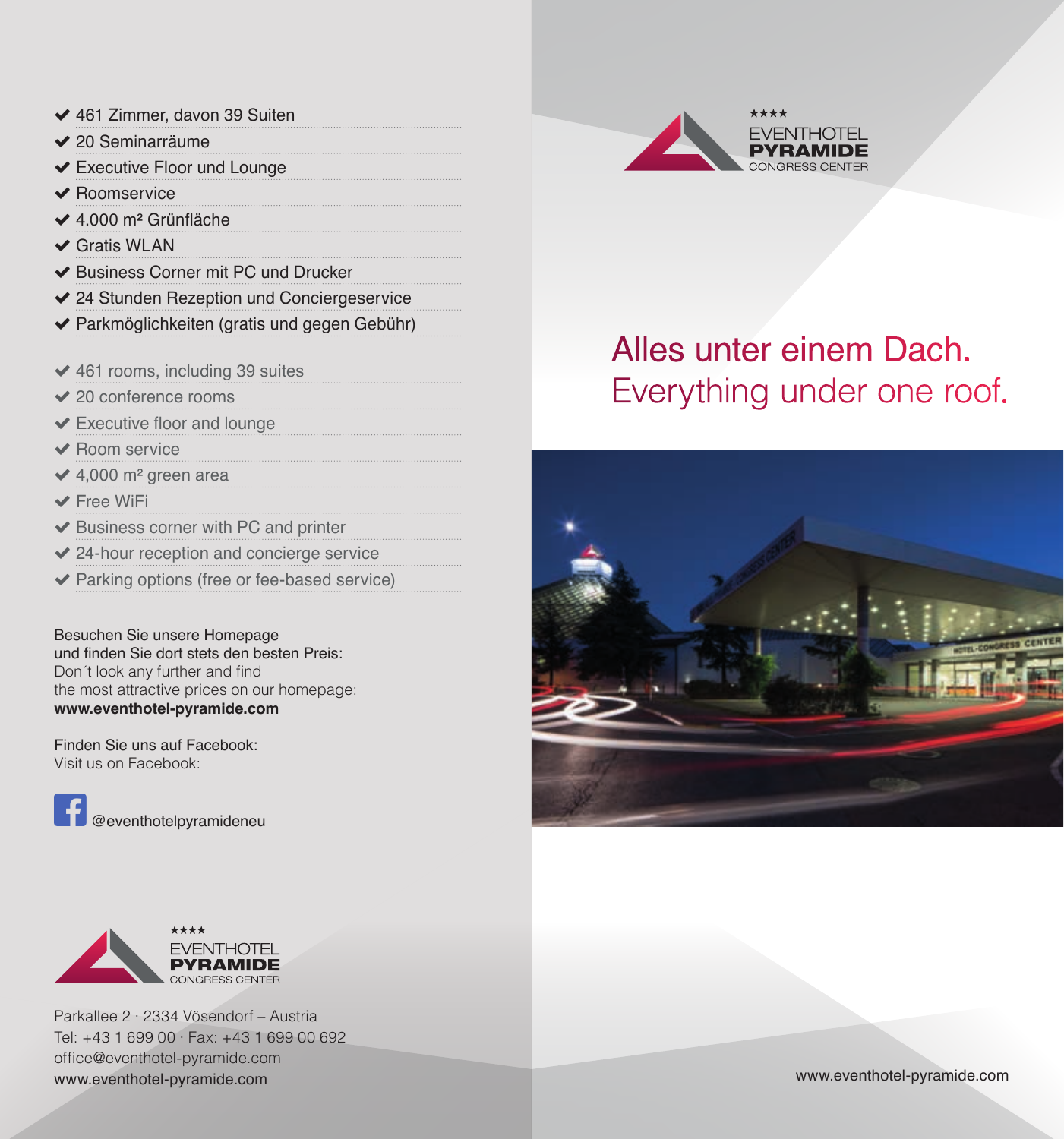

### Willkommen in der Welt der Events.

Am südlichen Stadtrand Wiens, umgeben von idyllischen Orten des nahegelegenen Wienerwaldes und gleichzeitig nur wenige Schritte von Österreichs modernstem Shopping Center, der SCS, entfernt, liegt das Eventhotel Pyramide. In eine 45.000 m² umfassende Grünlandschaft eingebettet, bietet die 42 Meter hohe Glaspyramide eine einzigartige Eventkulisse.

Darüber hinaus verfügt das Hotel über 461 komfortable Zimmer, ein modernes Congress-Center, verschiedene Restaurants und Bars sowie eine weitläufige Wellnessund Badelandschaft.

### Enter a world of Events.

Located in the southern outskirts of Vienna, surrounded by idyllic villages and the hills of the famous Vienna Woods, sophisticated leisure and business guests will find Eventhotel Pyramide, one of Austria´s most famous and iconic Event Hotels. It is within a stone´s throw away from SCS (Shopping City Sued) the country's most modern shopping center with hundreds of fancy shops which spoil its guests with a never before seen shopping experience. Set in 45,000 m<sup>2</sup> of green space, the 42-meter-high glass pyramid contains a unique event location.

In addition, the hotel offers 461 comfortable rooms, a congress center, restaurants, bars and a spacious wellness & spa area.

Im Hotel und in der Umgebung finden Sie:

- $\blacktriangleright$  Wellness / Fitnesseinrichtungen
- ◆ Shopping City Süd (SCS)
- $\blacktriangleright$  18-Loch-Golfplatz
- ◆ Burg Perchtoldsdorf
- $\blacktriangleright$  zahlreiche Heurigen Restaurants
- ◆ 30 Minuten zur Wiener Innenstadt

*Bitte erhalten Sie weitere wertvolle Tipps und nähere Informationen direkt an unserer Rezeption.*

Hotel amenities and nearby attractions:

- $\vee$  Wellness zone and gym
- ◆ Shopping City Sued (SCS)
- $\vee$  18 hole golf course
- ◆ Perchtoldsdorf Castle
- $\blacktriangleright$  A large number of traditional wine taverns
- $\vee$  30 minutes to Vienna's famous city centre

*Ask at reception for tips and further details.*

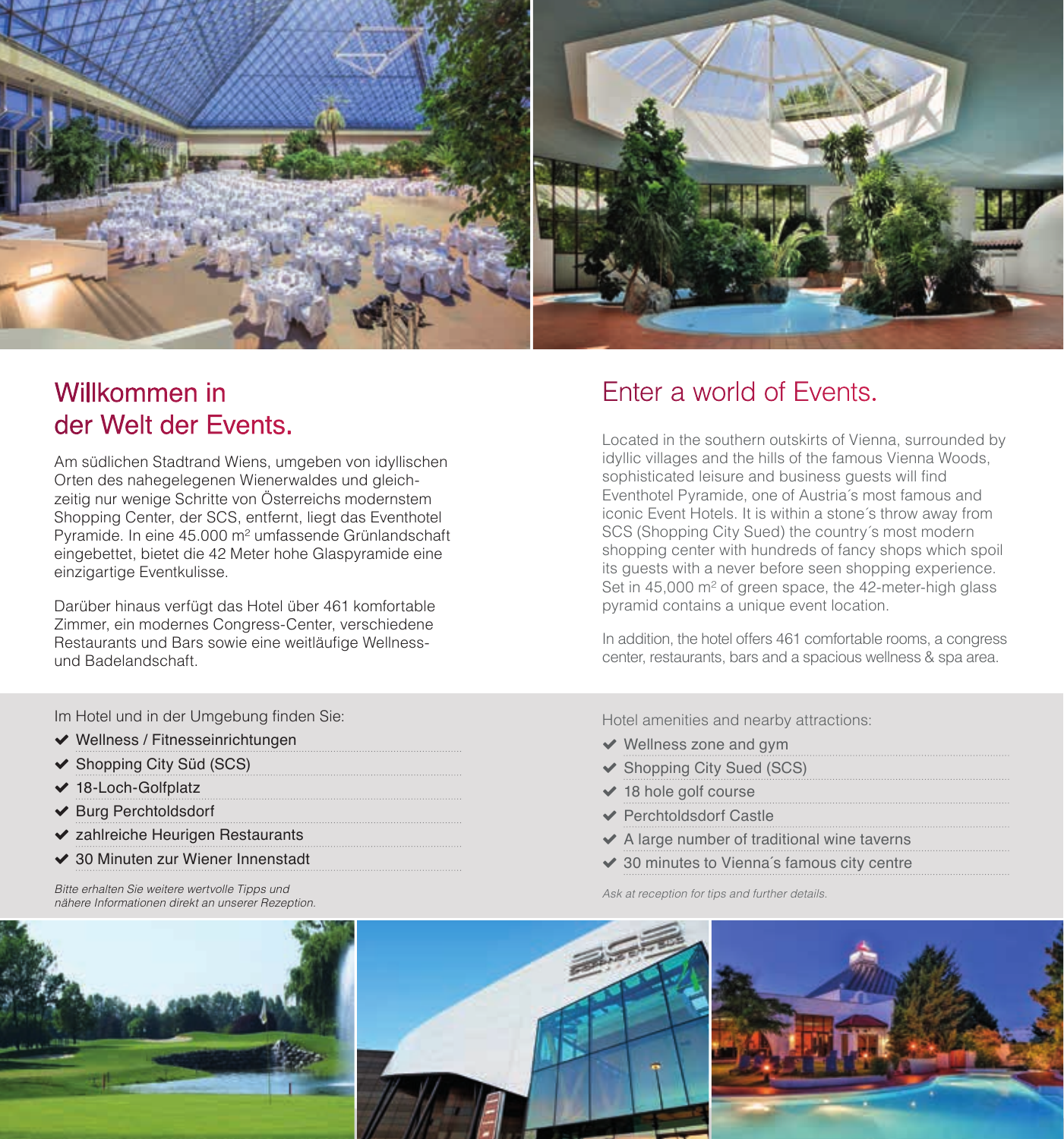### Unsere Bestpreisgarantie. Don´t look any further and find the best prices.

Online buchen mit Bestpreis-Garantie direkt auf / Online booking with best price guarantee directly at: **www.eventhotel-pyramide.com**





98 Classic Zimmer 26 m², mit Sitzecke und Badewanne oder Dusche.

98 Classic rooms 26 m², with sitting area and bathtub or shower.

185 Comfort Zimmer 31 m², mit Sitzecke, Badewanne und Schreibtisch.

185 Comfort rooms 31 m², with sitting area, bathtub and work desk.

59 Deluxe Zimmer 26 m², modern eingerichtet mit Sitzecke und Badewanne.

59 Deluxe rooms 26 m², modern furnished,with sitting area and bathtub.

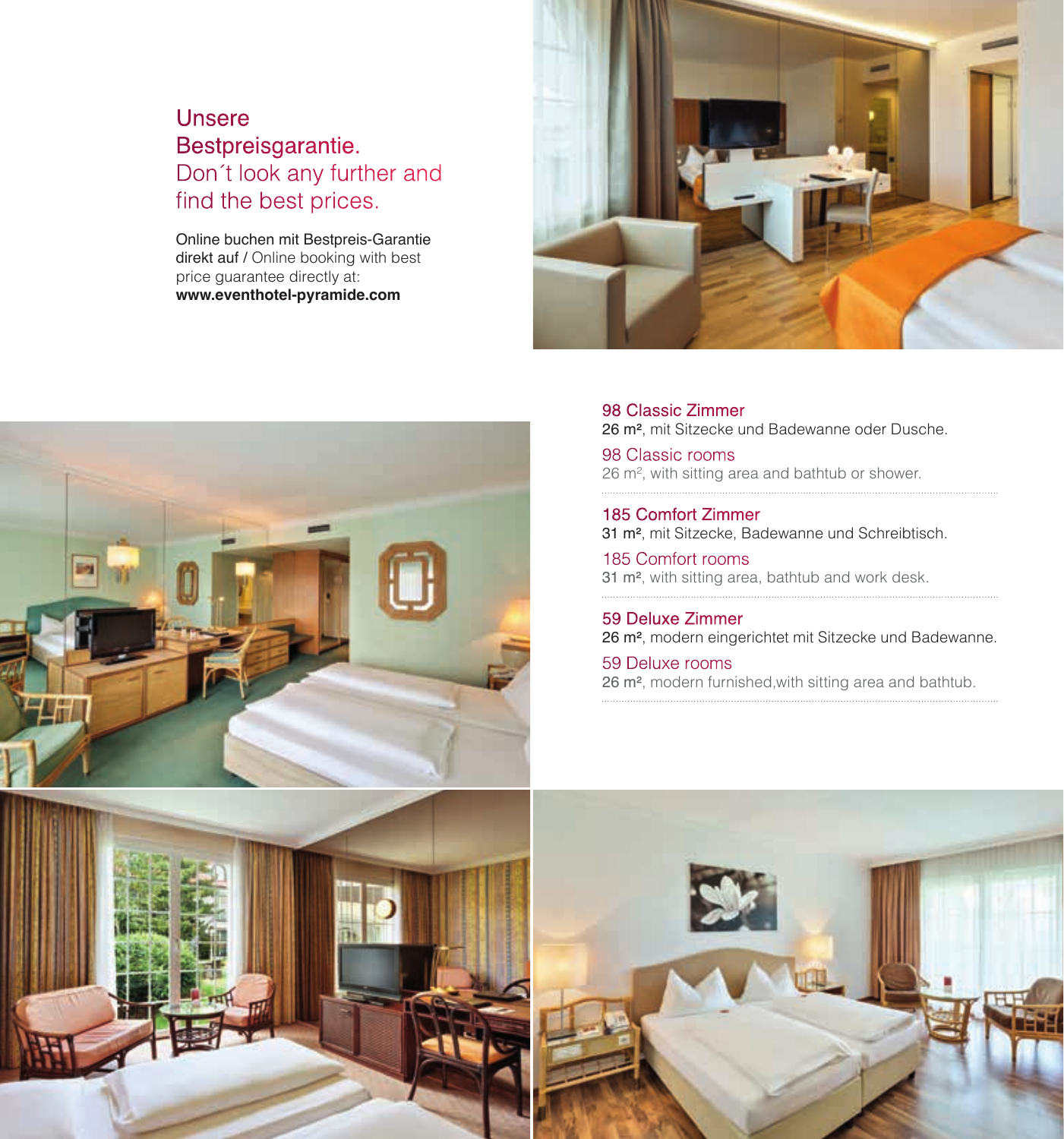

Alle Zimmer verfügen über SAT-TV, Minibar Service, Safe und gratis W-Lan. / All rooms come with satellite TV, minibar service, safe and free WiFi as a standard.

#### 39 Suiten

31 - 61 m², mit getrenntem Wohn/Schlafraum, Sitzgarnitur, Badewanne und Schreibtisch.

#### 39 Suites

31 - 61 m², with separate living room and bedroom, Sofa suite, bathtub and work desk.

#### 80 Executive Zimmer

31 m², modern eingerichtet, mit Sitzecke, Badewanne, Schreibtisch und Kaffee/Teestation, Zugang zur Executive Lounge.

#### 80 Executive rooms

31 m², modern furnished, with sitting area, bathtub, work desk and coffee/tea facilities, access to the Executive Lounge.

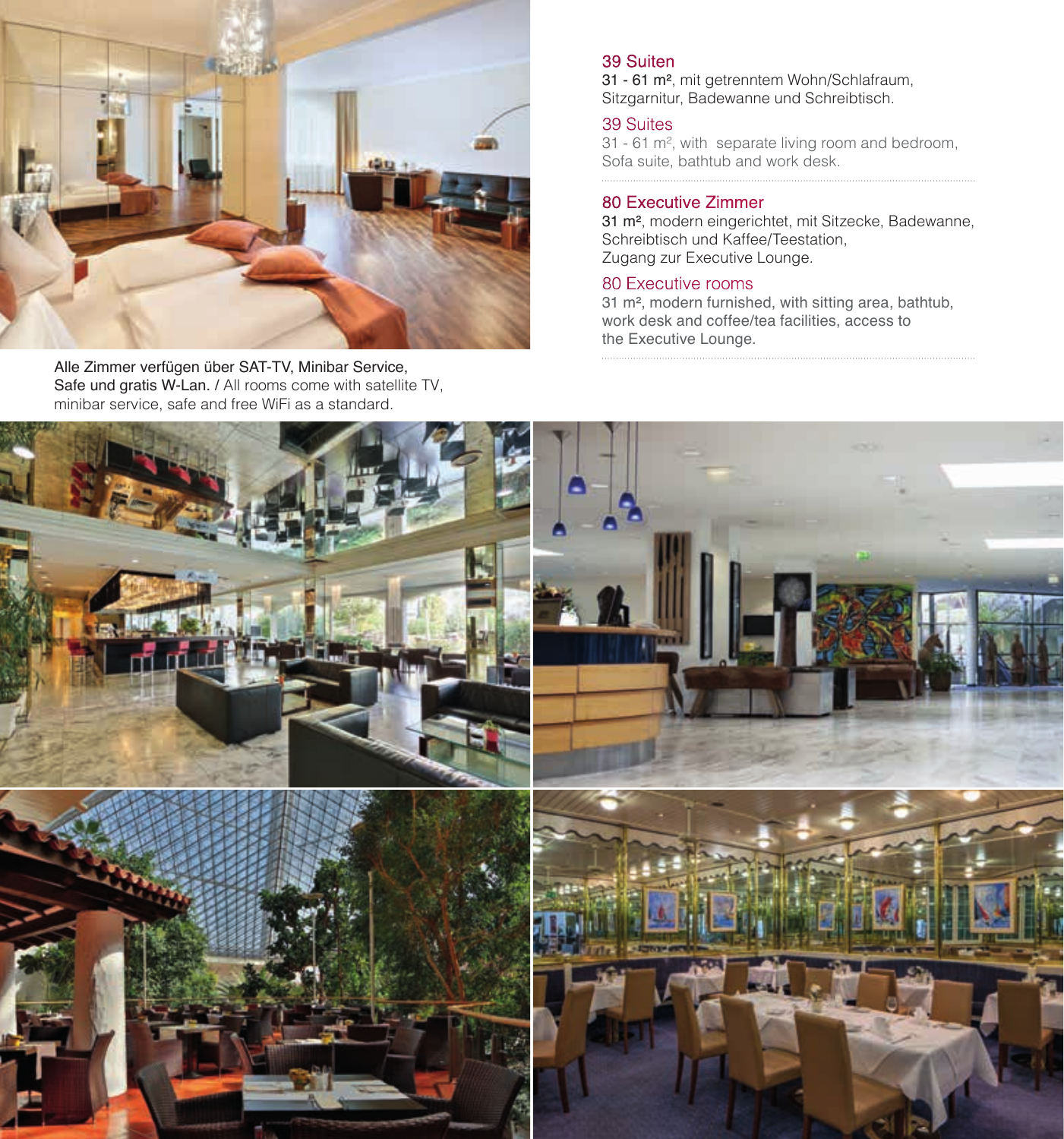

### Köstlich speisen und trinken – Sie haben es sich verdient.

#### So soll ein Tag beginnen.

Starten Sie dynamisch in den Morgen mit einem ersten Highlight im Eventhotel Pyramide:

#### Unserem exzellenten Buffetfrühstück.

Es bietet Ihnen ofenfrische Croissants und eine opulente Auswahl an regional produzierten Spezialitäten, die auf spezielle Bedürfnisse, wie laktosefreie, glutenfreie oder vegetarische Küche Rücksicht nimmt.

#### Treffen Sie Ihre Wahl – für ausgezeichnete Speisen, Sie sind es sich wert.

In Anthony´s Restaurant überraschen wir Sie am Abend mit einer herrlichen Auswahl an kulinarischen Genüssen aus aller Welt. Der beliebte Treffpunkt aller Hotelgäste ist unsere Anthony´s Bar. Eine vielseitige Auswahl an Weinen, unser umfangreiches Cocktailangebot sowie sorgfältig ausgesuchte Kaffee- und Teespezialitäten werden Sie überzeugen.

#### Frühstück

Restaurant La Caravelle Mo - So 06:30 - 10:00 Uhr Restaurant Hemingway's Mo - So 06:30 - 10:30 Uhr

Antony's Restaurant Mo - So 17:00 - 22:00 Uhr Antony's Bar Mo - So 09:00 - 01:00 Uhr

### Enjoy yourself – you deserve it.

#### How to start the day like a winner.

Your first highlight of the day at the Eventhotel Pyramide comes in the form of our delicious breakfast. It includes freshly baked croissants and a full range of locally produced specialities – with lactose-free, gluten-free and vegetarian options on request.

#### Make your choice – for delicious food. To fit your lifestyle.

At Anthony´s Restaurant our chefs will treat you to a tantalising selection of dishes, including only the best in international cuisine.

#### Meet the world and fancy people.

Where? At our Anthony´s Bar. It is always a popular destination for our business and leisure guests. An excellent wine list, a wide selection of international cocktails and a sheer variety of speciality teas and coffees from all over the world are certain to impress.

#### **Breakfast**

Restaurant La Caravelle Mon - Sun 06:30 - 10:00 am Restaurant Hemingway's Mon - Sun 06:30 - 10:30 am

Antony's Restaurant Mon - Sun 05:00 - 10:00 pm Antony's Bar Mon - Sun 09:00 - 01:00 am